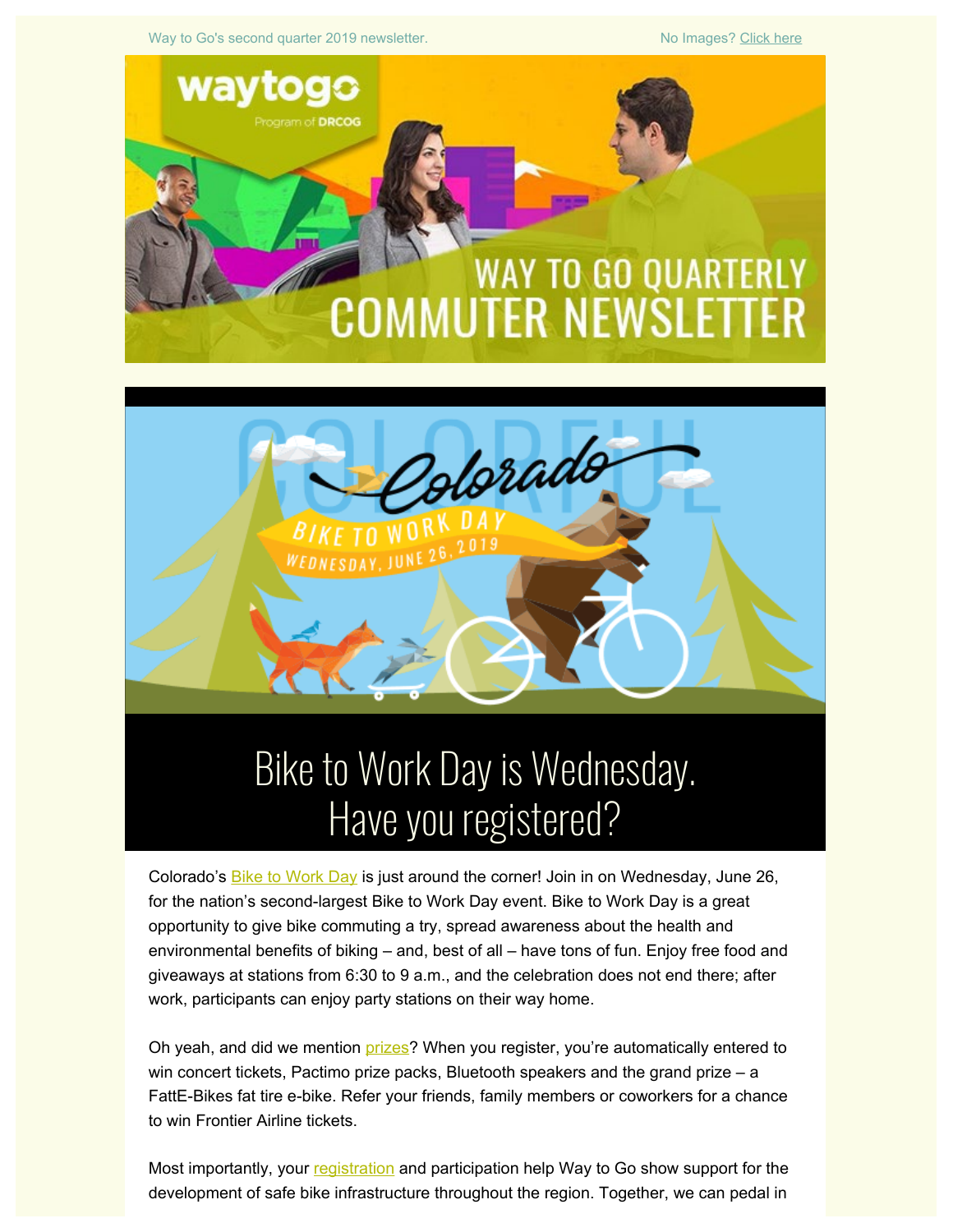



**[Register now!](https://drcog.createsend1.com/t/d-l-pdujkjk-l-h/) [Find bike stations and parties](https://drcog.createsend1.com/t/d-l-pdujkjk-l-k/)**

For more information, visit [biketoworkday.us](https://drcog.createsend1.com/t/d-l-pdujkjk-l-u/).



### Take your I-25 commute back!

"I love sitting in traffic!" said no one ever. They say you must endure the rain before you can appreciate the sun, and that is exactly what the I-25 South Gap construction project promises. The 18-mile stretch from Monument to Castle Rock is currently under construction, and while drivers wait for these much-anticipated improvements, the commute may be less than ideal – unless you love traffic. But if you don't, never fear,  $1-25$ [MyWay](https://drcog.createsend1.com/t/d-l-pdujkjk-l-m/) is here! Way to Go's I-25 MyWay team can save the day with alternative commuting options like Bustang, vanpool and carpool.

To learn more, visit **25myway.org**.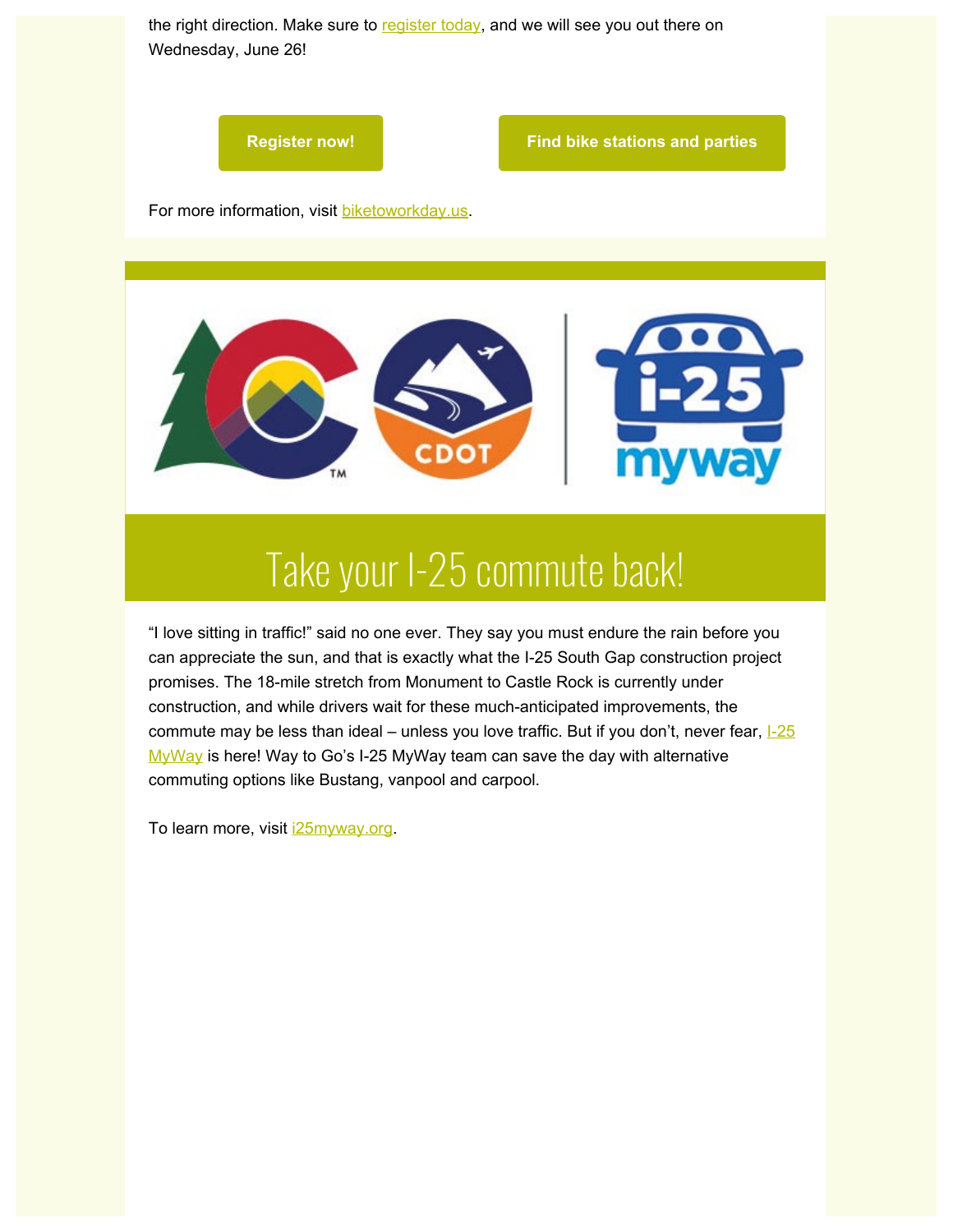



### Time to start planning your 2019-2020 school carpool!

Summer just started, but school will be back in session before we know it! Plan ahead and find ways to get the kids to and from school. Way to Go's **Schoolpool** program offers safe and easy solutions. You can cut down on drop-off and pick-up traffic by leaving the car at home and carpooling, walking or biking with other families. Improve the safety around your school and contribute to better air quality by encouraging less neighborhood traffic.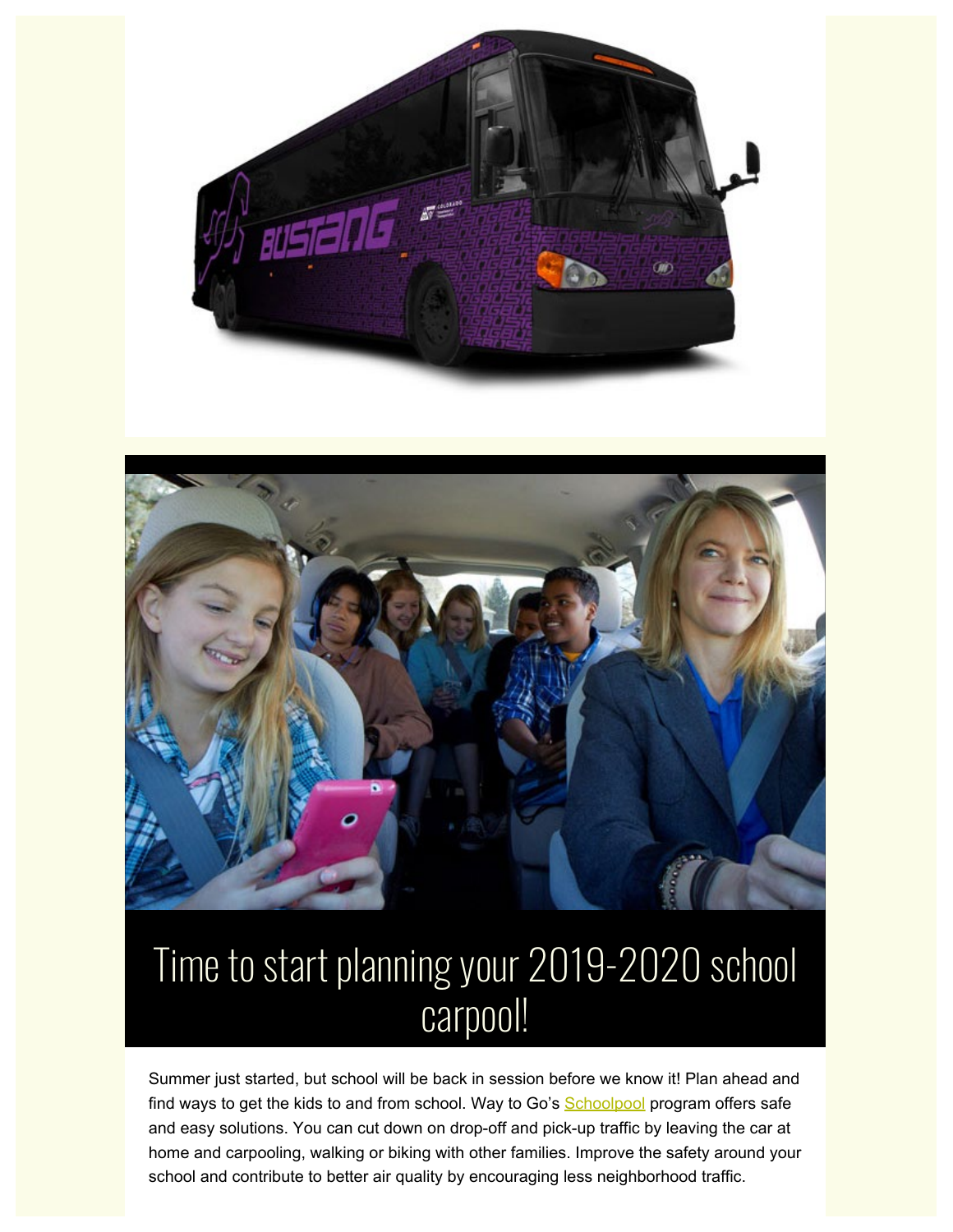Visit [waytogo.org](https://drcog.createsend1.com/t/d-l-pdujkjk-l-v/) for more information and to see if your school is participating. If your school isn't signed up yet, contact your principal to get started.



### Congratulations to our Way to Go Awards winners!

Way to Go hosted its annual awards celebration on Friday, May 3. Each year four champions are recognized for leadership in advocating for environmentally friendly commuting options. Drumroll, please: This year, the winners are:





#### **Julia Richards**

Workplace Champion, for encouraging her coworkers at DaVita to get to work by biking, taking transit, walking or carpooling. Thanks to her efforts, 87% of DaVita's employees get to work in ways other than driving alone.

#### **Eleanor Needy**

Community Champion, for encouraging use of transit, biking, walking and carpooling at her church and a local elementary school.

#### **David Kimmett**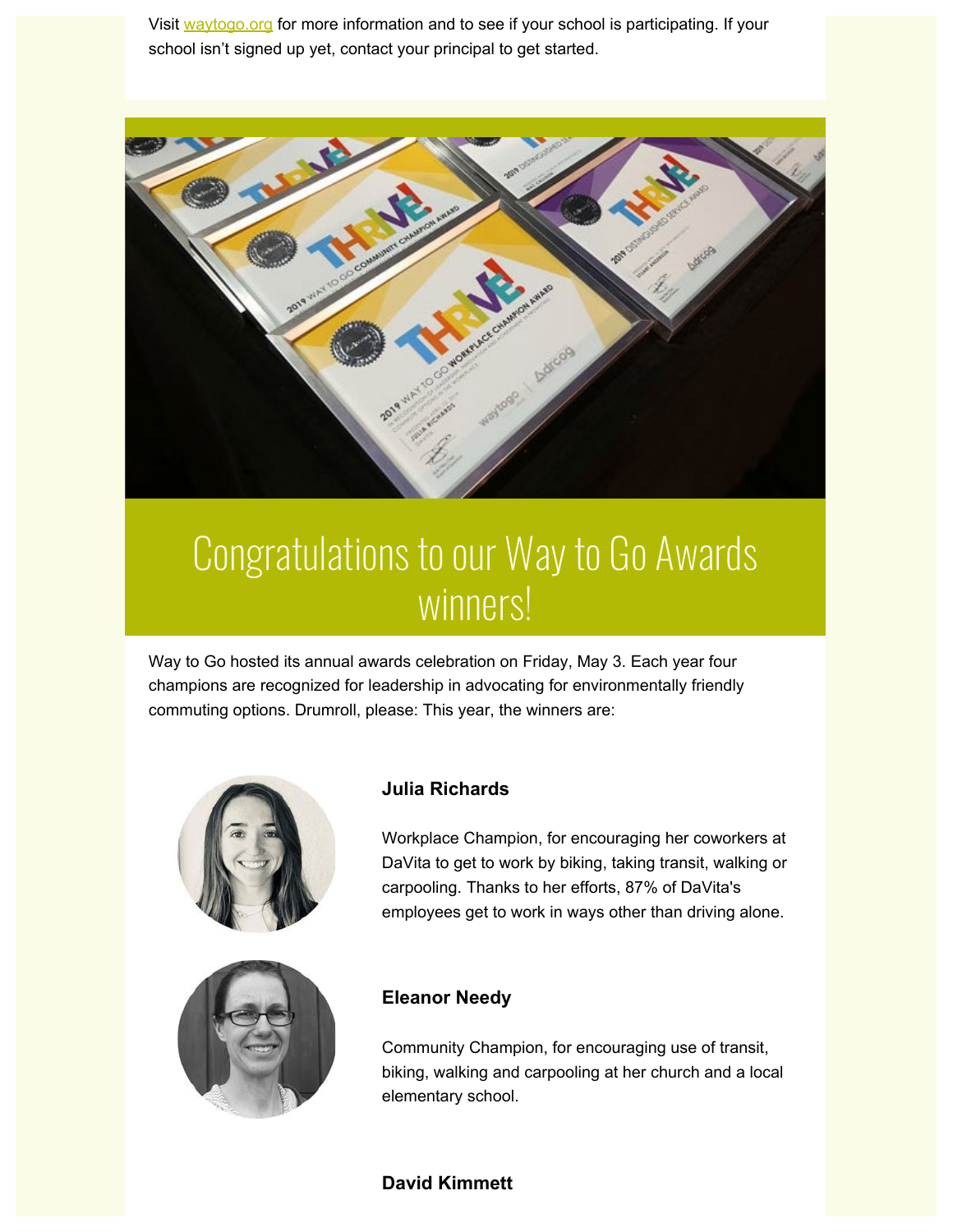

Commuter of the Year, for his dedication to riding his bike not only to work at Juwi Inc., but to all kinds of locations and on many errands.



### **Soledad Villarruel Larre**

Employer Champion, for her work promoting commuting options to employees at Western Union.

Thank you, Way to Go Champions! We appreciate all you do.



## Skip car trips for clean and healthy summer air

Warm days, bright sun, cool drinks and fresh air – these are a few of the best parts of summer. Well, what used to be the best parts of summer. With the high level of traffic in the Denver area, air pollution is on the rise. This summer, Way to Go is partnering with the Regional Air Quality Council on its "[Simple Steps. Better Air.](https://drcog.createsend1.com/t/d-l-pdujkjk-l-s/)" program to reduce car trips and improve air quality.

It's as simple as **just skipping two** car trips a week to help limit emissions. You can combine errand runs with neighbors and friends, carpool, take the bus or train, or walk to destinations instead of driving.

Help spread the word by participating in the **#JustSkip2** challenge. Post a photo or a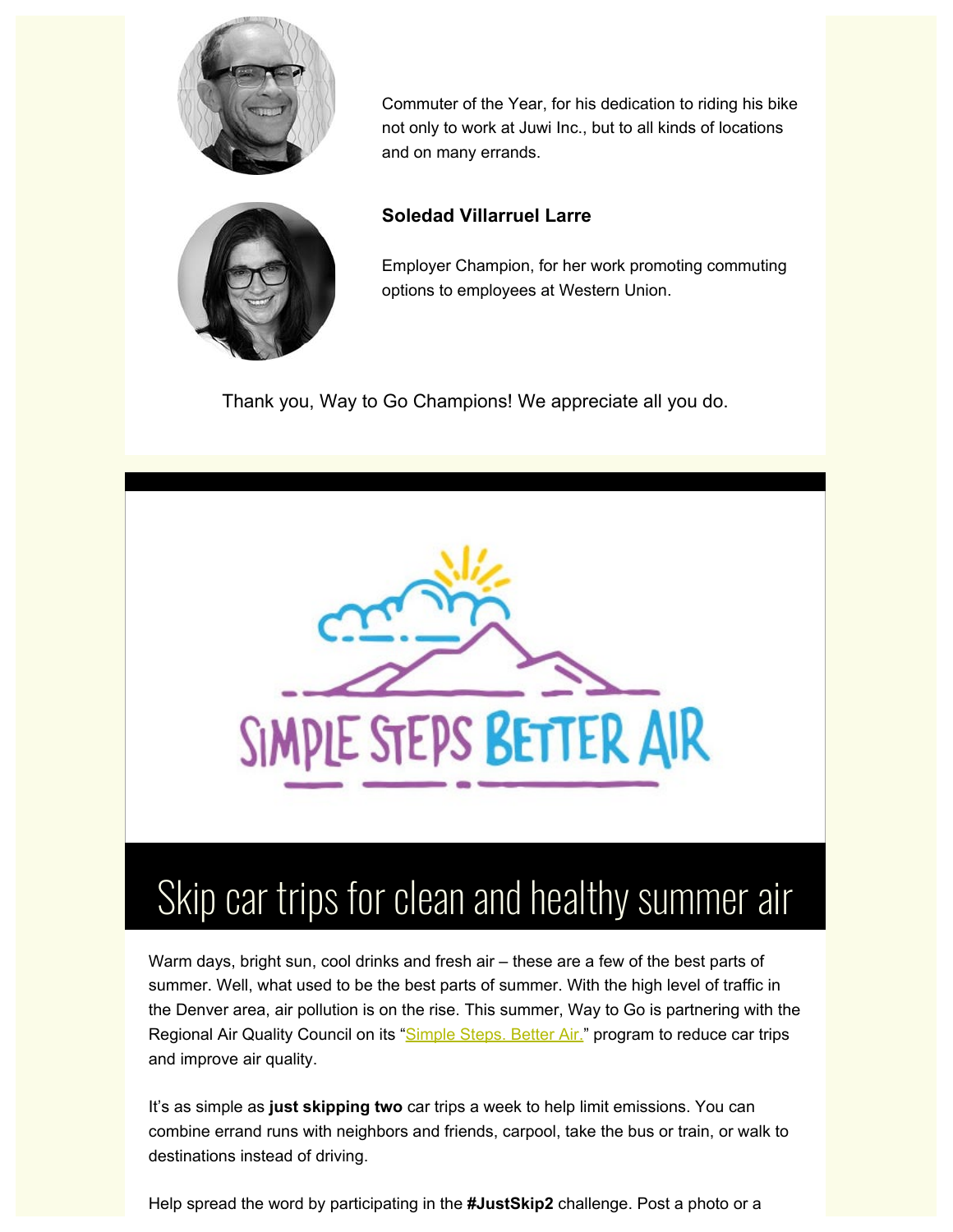video showing how you skipped a car trip on social media using the hashtag, #JustSkip2. Make sure to challenge someone else in your post to #JustSkip2 to pass it on, keep the conversation going and sustain cleaner air. Keep us up-to-date by tagging Denver Regional Council of Governments and "Simple Steps. Better Air." in your posts.

DRCOG Twitter and Instagram: @drcogorg

"Simple Steps. Better Air." Twitter: @ozoneaware – Instagram @simplestepsbetterair For more information, visit rage.org/program/simple-steps-better-air.



### Boulder's parking cash-out program is now **CleanCommute**

Boulder Transportation Connections has a new name for its parking cash-out grant initiative: **CleanCommute**. CleanCommute helps Boulder employers provide monetary benefits to employees who use transit or carpool instead of driving alone to work. This concept encourages the use of alternative transportation options and is an effective way to reduce demand for scarce parking amenities.

If you want to learn more about CleanCommute, visit **bouldertc.org**.